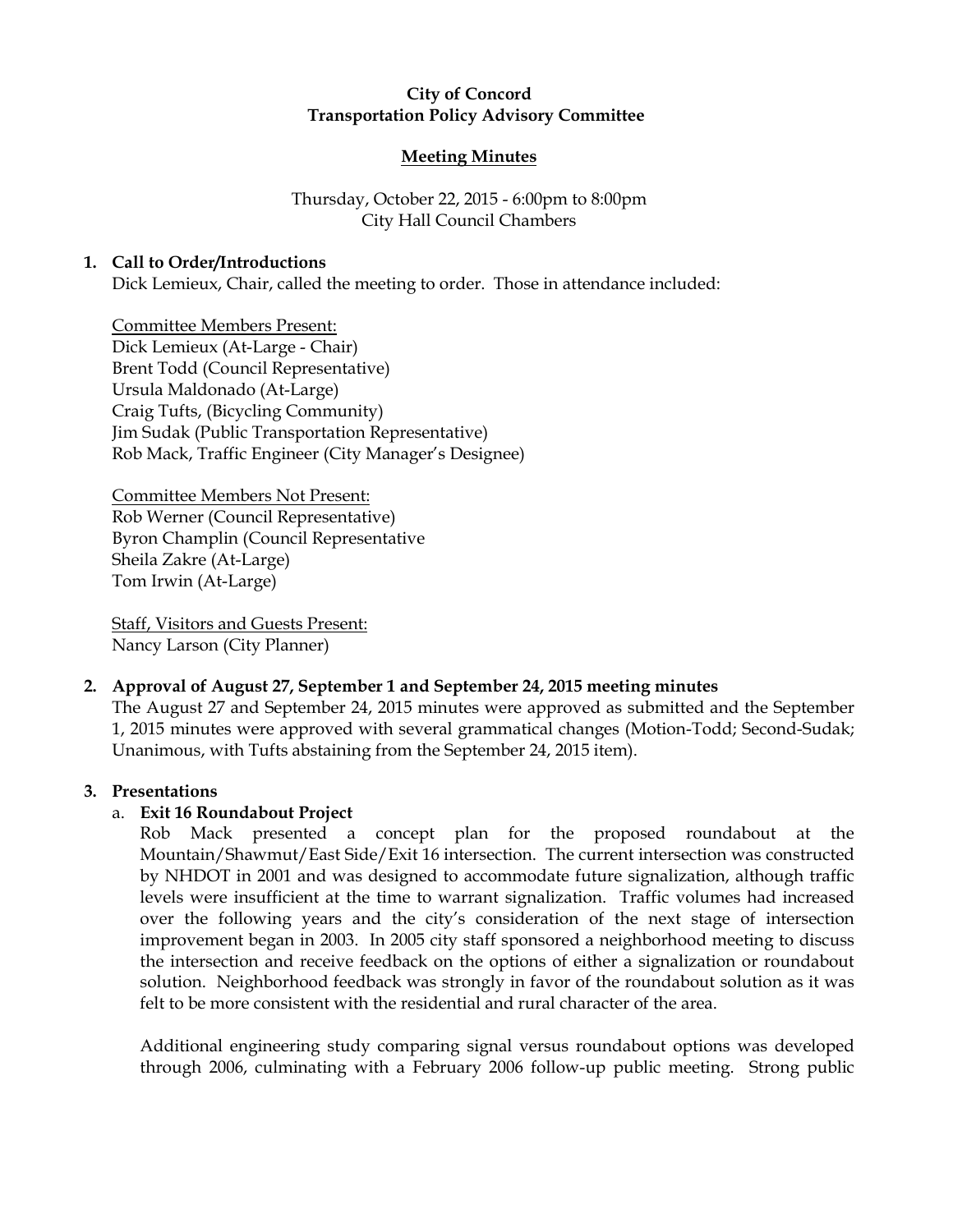support for the roundabout solution continued based on: maintenance of the residential/rural character of the area; lower traffic speeds afforded by the roundabout; less traffic queuing versus signalization (an issue for access to the gas station and at the Eastman Street intersection); and safer and more inviting pedestrian travel. The roundabout solution illustrated on the concept plan presented to TPAC tonight was accepted by City Council in October 2007. Design and construction of the roundabout is programmed in this FY2016 capital budget. Staff is currently reviewing consultant proposals for design services. It is anticipated that design of the project will occur over the winter, with construction planned for the 2016 construction season. Public information meetings will be planned both early in the design phase to solicit neighborhood input on potential design features as well as late in the design process to present and discuss the final design recommendations. At least one presentation to City Council is also anticipated.

TPAC members concurred with the roundabout concept as the appropriate intersection solution. A suggestion, based on a review of the concept plan, is to consider adding sidewalk across the W. Portsmouth Street approach to the roundabout.

### 4. Public Comment

None.

- 5. New business None.
- 6. Old Business

## None

### 7. Consent Reports

a. Approval of Subcommittee Minutes (Pedestrian, Bicycle, Public Transportation, and Traffic Operations)

The following subcommittee reports were accepted by unanimous consent: Bicycle/Pedestrian – July 6 and August 3, 2015; Public Transit – April 21, 2015; and Traffic Operations – August 18, 2015.

### 8. City Council Meeting Update

Councilor Todd reported that at its October 13 meeting City Council: sent a referral to TOC regarding a resident concern about traffic speeds at the Mountain/Hoit intersection; discussed state funding status for the Loudon Road Corridor Improvement project; and discussed the potential use of the recently-cleared Tunis property as an alternative winter walking route to the Friendly Kitchen.

### 9. TPAC Referrals from City Council, Staff and Chair

a. Referral from City Council regarding a resident concern on wheelchair accessibility on Union Street (City Council: 8/10/15)

The Chair tabled TPAC discussion of the item until the next meeting in order to get feedback from TPAC-PT which plans to further discuss the referral at its November 17, 2015 meeting.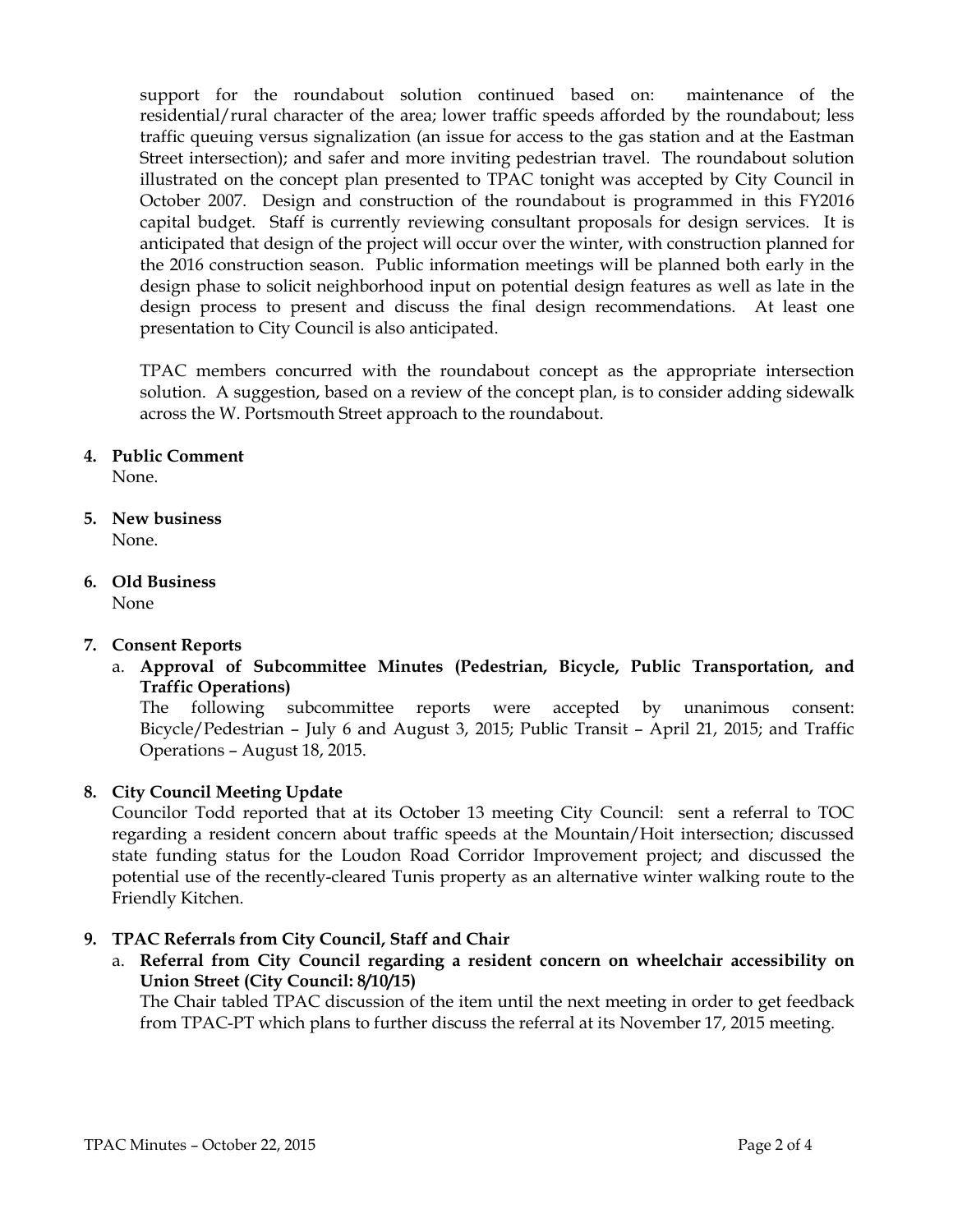b. Referral by the Chair to discuss the status of the sections of N. and S. Main Street immediately north and south of the Downtown Complete Streets Project

Rob Mack noted that the Main Street project team made up optional plans to 'repave/restripeonly' the areas south and north of the current project that were removed from the project limits last year due to budget constraints (S. Main Street between Concord and Storrs Streets; and N. Main Street between Centre and Storrs Streets). After this construction season closes in late November, staff will review the TIGER project budget to complete the S. Main Street segment next year and make a determination if project funds might be available (or not) for the 'paving-only' segments. If not, these repaving segments would need to be considered as future CIP projects. Also noted was the segment of N. Main Street between Storrs and Washington Streets that has not yet been addressed insofar as recommending a pavement marking change to allow for complete street uses.

Completing appropriate pavement striping on the above, remaining three segments will provide a complete street solution to the US Route 3 corridor from Manchester Street north to Penacook Village. The Chair suggested that TPAC could consider pavement marking alternatives using a matrix method as was done for the Main Street Complete Streets Project. If possible, perhaps staff can coordinate a small work session to look into potential alternatives prior to the next TPAC meeting.

#### 10. Status report on subcommittees

### a. Bicycle/Pedestrian Committee, Craig Tufts

Craig Tufts reported that the CNHRPC has not yet planned a Heights Public Information Meeting for the Pedestrian Master Plan study. TPAC Bike-Ped discussed the I-93 Bow Concord study that is underway by NHDOT, including consideration of potential ways correct the current I-93 barrier to east-west travel by non-motorized users. Also noted was the League of American Bicyclists' field view and ride in Concord and attendance at Biketoberfest as follow-up to Concord's re-application for designation as a Bicycle Friendly Community.

#### b. Public Transit Committee, Tom Irwin

The Chair read a report from Tom Irwin that noted that TPAC-PT discussed CAT's planned bus acquisition with particular regard to the type of bus that may ultimately be acquired based on either front- or rear-engine mount specification. At issue is the lower maintenance cost of a front-engine bus versus the visual attractiveness of a modern rear-engine bus. Jim Sudak was requested to determine whether there is more than one front-mount engine bus model that "kneels". If not, CAT's specification should require rear-mount. If so, TPAC should be part of the discussion in an effort to reach consensus on this issue. Central NH RPC is hoping to do its Boarding & Alighting study this November, but the completion date for the Main Street project may complicate matters. It remains to be seen when the study will happen.

#### c. Traffic Operations Committee, Rob Mack

Rob Mack reported that TOC met on October 20, 2015 and considered a concern on traffic speeds along W. Portsmouth Street related to visitors to the athletic fields at the end of the street. Also discussed was a CPD concern that the city's 'No Thru Trucking' postings should be reviewed. An example is trucks coming off Exit 14 and traveling up Centre Street only to